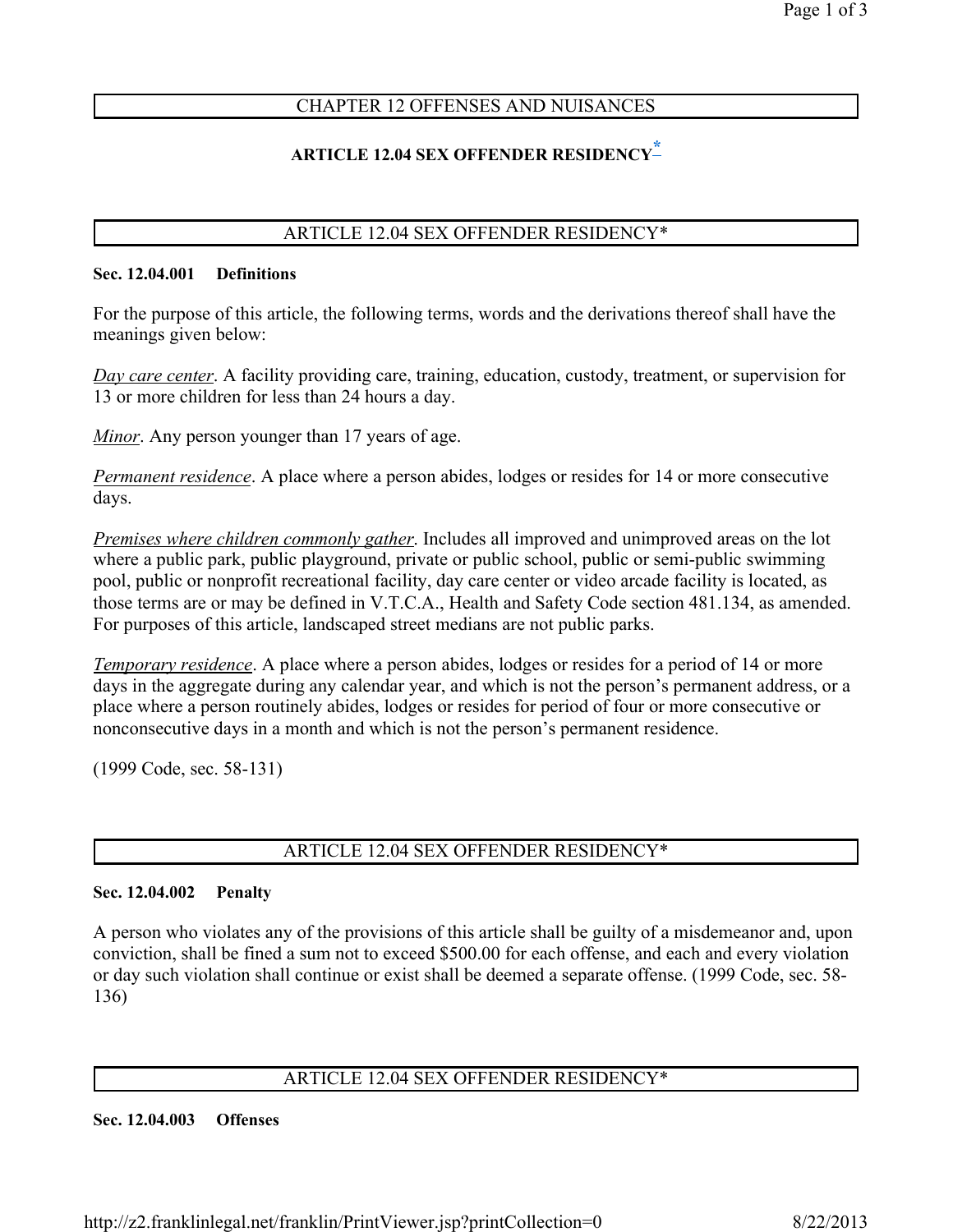It is unlawful for a person to establish a permanent or temporary residence within 1,500 feet of any premises where children commonly gather if the person is required to register on the state department of public safety's sex offender database (the "database") because of a conviction(s) involving a minor. (1999 Code, sec. 58-132)

#### ARTICLE 12.04 SEX OFFENDER RESIDENCY\*

#### Sec. 12.04.004 Evidentiary matters; measurements

(a) It shall be prima facie evidence that this article applies to a person if that person's record appears on the database and the database indicates that the victim was a minor as defined herein.

(b) For the purposes of determining the minimum distance separation, the requirement shall be measured by following a straight line from the outer property line of the permanent or temporary residence to the nearest property line of the premises where children commonly gather, as described hereinabove, or, in the case of multiple residences on one property, measuring from the nearest property line of the premises to the nearest property line of the premises where children commonly gather, as described herein.

(c) A map depicting the prohibited areas shall be maintained by the city. Said map will be available to the public for inspection at the city police department.

(1999 Code, sec. 58-133)

### ARTICLE 12.04 SEX OFFENDER RESIDENCY\*

#### Sec. 12.04.005 Culpable mental state not required

Neither allegation nor evidence of a culpable mental state is required for the proof of any offense defined by this article. (1999 Code, sec. 58-134)

### ARTICLE 12.04 SEX OFFENDER RESIDENCY\*

#### Sec. 12.04.006 Defenses

It is an affirmative defense to prosecution under this article that any of the following conditions apply:

(1) The person required to register on the database established the permanent or temporary residence and has complied with all of the sex offender registration laws of the state prior to the date of adoption of this article.

(2) The person required to register on the database was a minor when he or she committed the offense requiring such registration and was not convicted as an adult.

(3) The person required to register on the database is a minor.

(4) The premises where children commonly gather, as specified herein, within 1,500 feet of the permanent or temporary residence of the person required to register on the database was opened